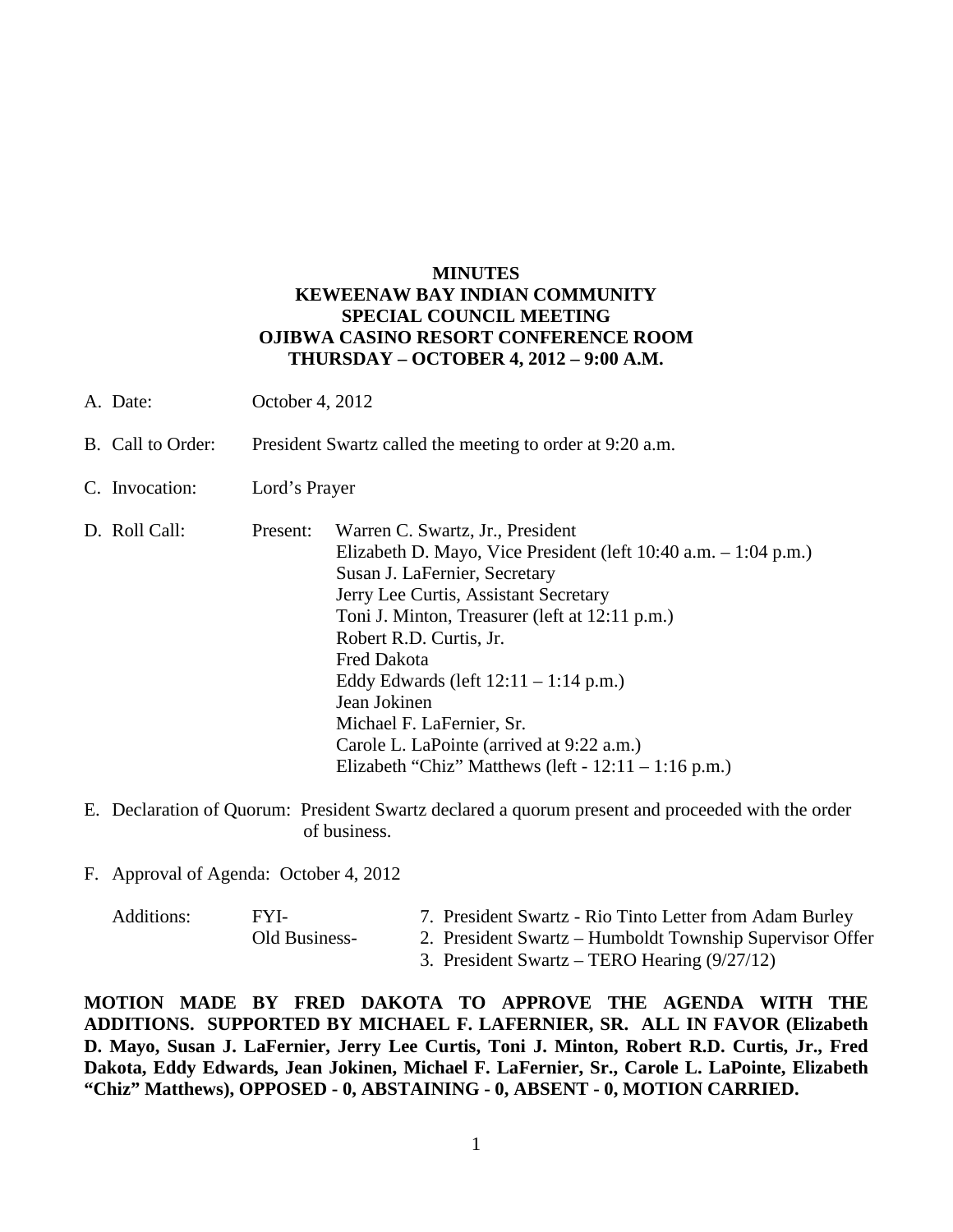- G. For Your Information:
	- 1. A copy of Indian Health Service Preprimary Education Center Playground Safety Assessment – July 10, 2012
	- 2. A copy of Indian Health Service Crazy Joe's Initial Food Safety Survey Report July 10, 2012
	- 3. A copy of Indian Health Service Side Track Food Safety Survey Report
	- 4. A copy of Indian Health Service Ojibwa BP Environmental Health & Safety Survey Report July 10, 2012
	- 5. A copy of KBIC Government Ethnic Statistics ending September 24, 2012
	- 6. Mining Case Briefing deadline extended to Oct  $15<sup>th</sup>$  to allow for Ms. Martin's participation per request from Honigman
	- 7. President Swartz Rio Tinto Letter from Adam Burley
- H. Old Business:
	- 1. Larry Denomie III, CEO
		- a) FY-13 Employee Raise

**MOTION MADE BY ELIZABETH D. MAYO TO APPROVE A 3% RAISE FOR FY2013 FOR ALL ELIGIBLE EMPLOYEES TO BE EFFECTIVE ON THEIR ANNIVERSARY DATE. EMPLOYEES HIRED ON OR AFTER 10/01/08 HAVE AN EFFECTIVE DATE OF THE MONTH AND DATE HIRED IN THEIR CURRENT POSITIONS. EMPLOYEES HIRED PRIOR TO 10-01-08 HAVE AN EFFECTIVE DATE OF 10-01. SUPPORTED BY JERRY LEE CURTIS. TEN IN FAVOR (Elizabeth D. Mayo, Susan J. LaFernier, Jerry Lee Curtis, Toni J. Minton, Robert R.D. Curtis, Jr., Fred Dakota, Eddy Edwards, Michael F. LaFernier, Sr., Carole L. LaPointe, Elizabeth "Chiz" Matthews), ONE OPPOSED (Jean Jokinen), ABSTAINING - 0, ABSENT - 0, MOTION CARRIED.**

2. President Swartz - Humboldt Township Supervisor Land Offer

The original offer was \$55,000.00 for land in Negaunee and he is willing to accept a cash offer. No action was taken.

3. TERO Hearing – (9/27/12)

**MOTION MADE BY EDDY EDWARDS TO UPHOLD THE TERO DIRECTOR'S DECISION REGARDING THE TERO HEARING. SUPPORTED BY ROBERT R.D. CURTIS, JR. NINE IN FAVOR (Elizabeth D. Mayo, Susan J. LaFernier, Jerry Lee Curtis, Toni J. Minton, Robert R.D. Curtis, Jr., Eddy Edwards, Michael F. LaFernier, Sr., Carole L. LaPointe, Elizabeth "Chiz" Matthews), ONE OPPOSED (Jean Jokinen), ONE ABSTAINING (Fred Dakota), ABSENT - 0, MOTION CARRIED.**

- I. Recognize Scheduled Delegation/Individuals:
	- 1. Gregg Nominelli Comprehensive Strategic Plan Review –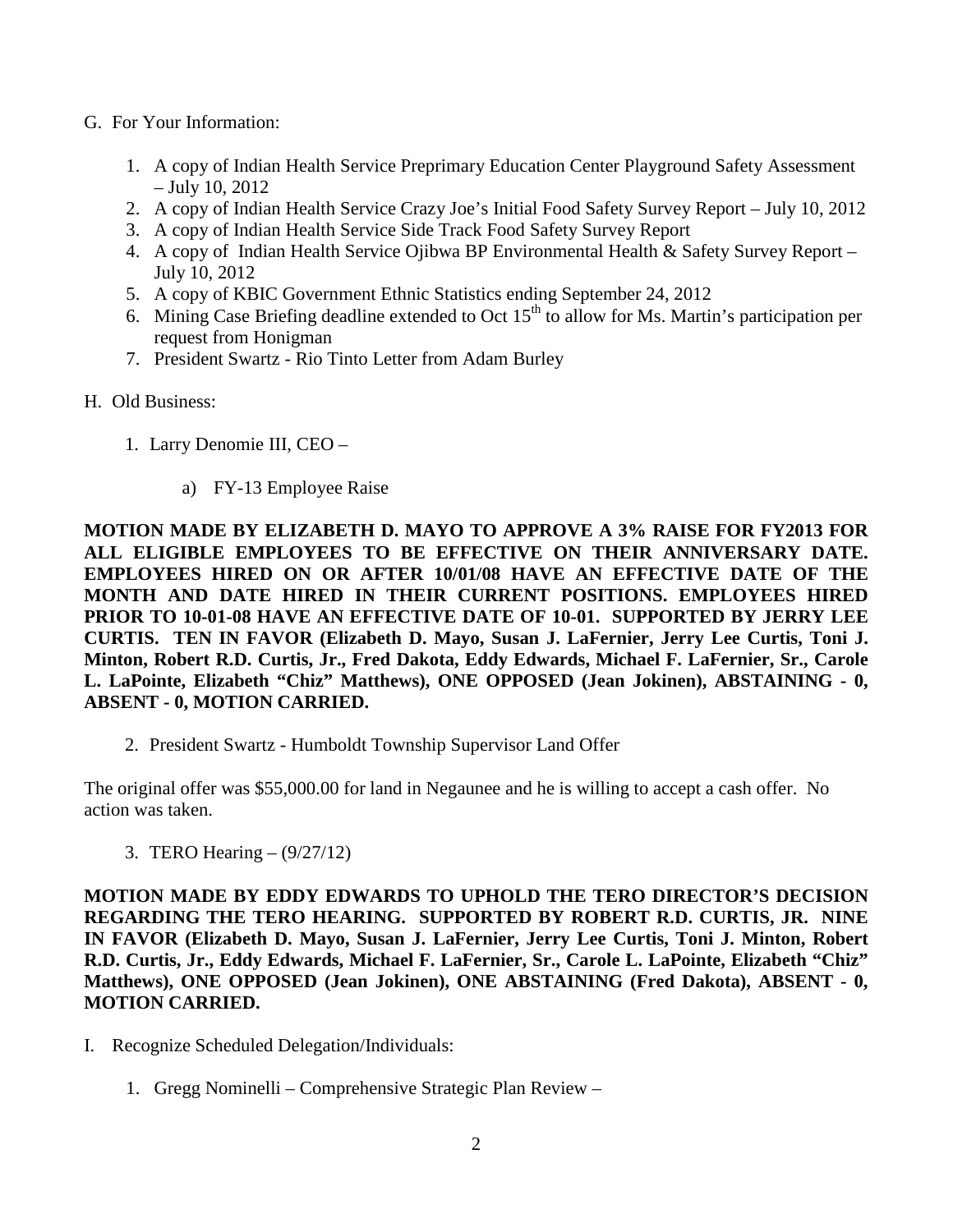- a) Value Tradition/Culture: THPO, Language
- b) Value Respect: THPO, Council

# **Break: 10:40 – 10:52 a.m. (Elizabeth Mayo left during break)**

[Old Business]

1. b) Proposed Ojibwa Casinos Employment Manual

Enterprise Employee Excess Annual Leave Hours –

**MOTION MADE BY EDDY EDWARDS TO AMEND THE POLICY THAT PAYMENT SHALL BE MADE ON ALL ANNUAL LEAVE OVER 100 HOURS TO THE EMPLOYEE AT THE END OF EACH FISCAL YEAR INCLUDING THIS FISCAL YEAR THAT JUST ENDED. SUPPORTED BY JEAN JOKINEN. EIGHT IN FAVOR (Susan J. LaFernier, Jerry Lee Curtis, Fred Dakota, Eddy Edwards, Jean Jokinen, Michael F. LaFernier, Sr., Carole L. LaPointe, Elizabeth "Chiz" Matthews), TWO OPPOSED (Toni J. Minton, Robert R.D. Curtis, Jr.), ABSTAINING - 0, ONE ABSENT (Elizabeth D. Mayo), MOTION CARRIED.**

Toni Minton stated her opposition: She feels it should be over 160 hours. R.D. Curtis concurs.

President Swartz instructed Dale Shalifoe to take note of the amendment.

A discussion was held on employees attending Council meetings. Council members pro-rate their (job) stipend during Council meetings.

Jean Jokinen stated anyone attending Council meetings should have to use annual leave otherwise it is double-dipping. Jean stated the Council members get paid for their jobs during Council meetings.

Eddy Edwards stated anyone attending a Council or Committee meeting should only be paid for one or the other for the same hour. Eddy is opposed to double-dipping.

**MOTION MADE BY JEAN JOKINEN TO ONLY ALLOW EMPLOYEES TO ATTEND TRIBAL COUNCIL AND OTHER COMMITTEE MEETINGS DURING WORK HOURS UPON ADVANCED APPROVAL FROM THEIR SUPERVISOR FOR UP TO TWO HOURS PER MONTH OR MUST USE ANNUAL LEAVE BEYOND THAT. SUPPORTED BY CAROLE L. LAPOINTE. FIVE IN FAVOR (Jerry Lee Curtis, Robert R.D. Curtis, Jr., Eddy Edwards, Jean Jokinen, Carole L. LaPointe,), FIVE OPPOSED (Susan J. LaFernier, Toni J. Minton, Fred Dakota, Michael F. LaFernier, Sr., Elizabeth "Chiz" Matthews), ONE ABSTAINING (Warren C. Swartz, Jr.), ONE ABSENT (Elizabeth D. Mayo), TIE VOTE. MOTION DEFEATED.**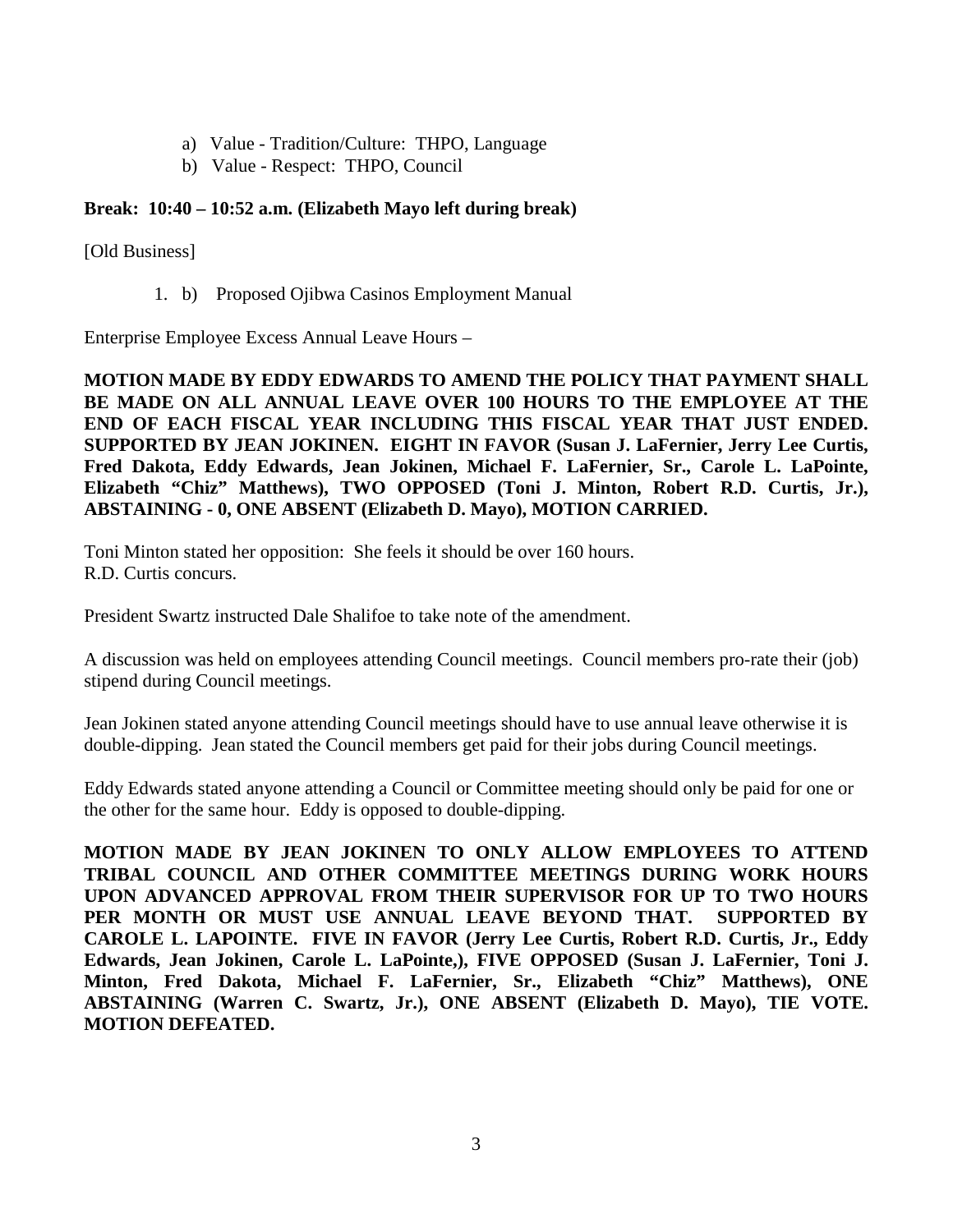**MOTION MADE BY CAROLE L. LAPOINTE TO ALLOW EMPLOYEES TO ATTEND TRIBAL COUNCIL AND OTHER COMMITTEE MEETINGS DURING WORK HOURS BUT MUST PRO-RATE THEIR WAGES. SUPPORTED BY EDDY EDWARDS. FIVE IN FAVOR (Jerry Lee Curtis, Robert R.D. Curtis, Jr., Eddy Edwards, Jean Jokinen, Carole L. LaPointe), FIVE OPPOSED (Susan J. LaFernier, Toni J. Minton, Fred Dakota, Michael F. LaFernier, Sr., Elizabeth "Chiz" Matthews), ABSTAINING - 0, ONE ABSENT (Elizabeth D. Mayo), TIE VOTE. PRESIDENT SWARTZ IS OPPOSED, MOTION DEFEATED.**

Jean Jokinen stated the same should be allowed for Council members.

Susan LaFernier stated the pay would not be fair. (Most committees receive \$30.00 per meeting once a month and the Council receives \$250.00 per meeting once a week).

Jean Jokinen stated the pay is irrelevant and she will get on the agenda next week to make it the same for the Council so it is fair. (Regarding having to use Annual Leave – which didn't pass)

Discussion: Enterprise Grievance Procedure

**MOTION MADE BY FRED DAKOTA TO ADOPT THE OJIBWA CASINOS EMPLOYMENT MANUAL. SUPPORTED BY CAROLE L. LAPOINTE. SIX IN FAVOR (Toni J. Minton, Robert R.D. Curtis, Jr., Fred Dakota, Michael F. LaFernier, Sr., Carole L. LaPointe, Elizabeth "Chiz" Matthews), FOUR OPPOSED (Susan J. LaFernier, Jerry Lee Curtis, Eddy Edwards, Jean Jokinen), ABSTAINING - 0, ONE ABSENT (Elizabeth D. Mayo), MOTION CARRIED.**

- J. New Business:
	- 1. Dale Shalifoe, Assistant GM Carpet bids for Baraga Casino (3)

The Council consensus was to have this come back with more accurate designs, details, and grades.

2. Larry Denomie III, CEO – Weekly Update

Eddy Edwards asked if there is a criteria used for utility shut-offs. He stated Fire Fighters are purposely allowing their utilities to go into shut-off status and then collecting \$800.00 from the CAP Office and he feels there should be criteria used for the situation the member is in before approving payments.

# **Lunch: 12:11 – 1:04 p.m. (Toni Minton, Eddy Edwards, Elizabeth Matthews left at 12:11 p.m.)**

#### **Elizabeth Mayo returned at 1:04 p.m.**

3. President Swartz – Ojibwa Seniors Michigan Indian Elders Association (MIEA) Board members Shirley McKasy, Philomena Ekdahl - Delegates and Sandy Pittsley - Alternate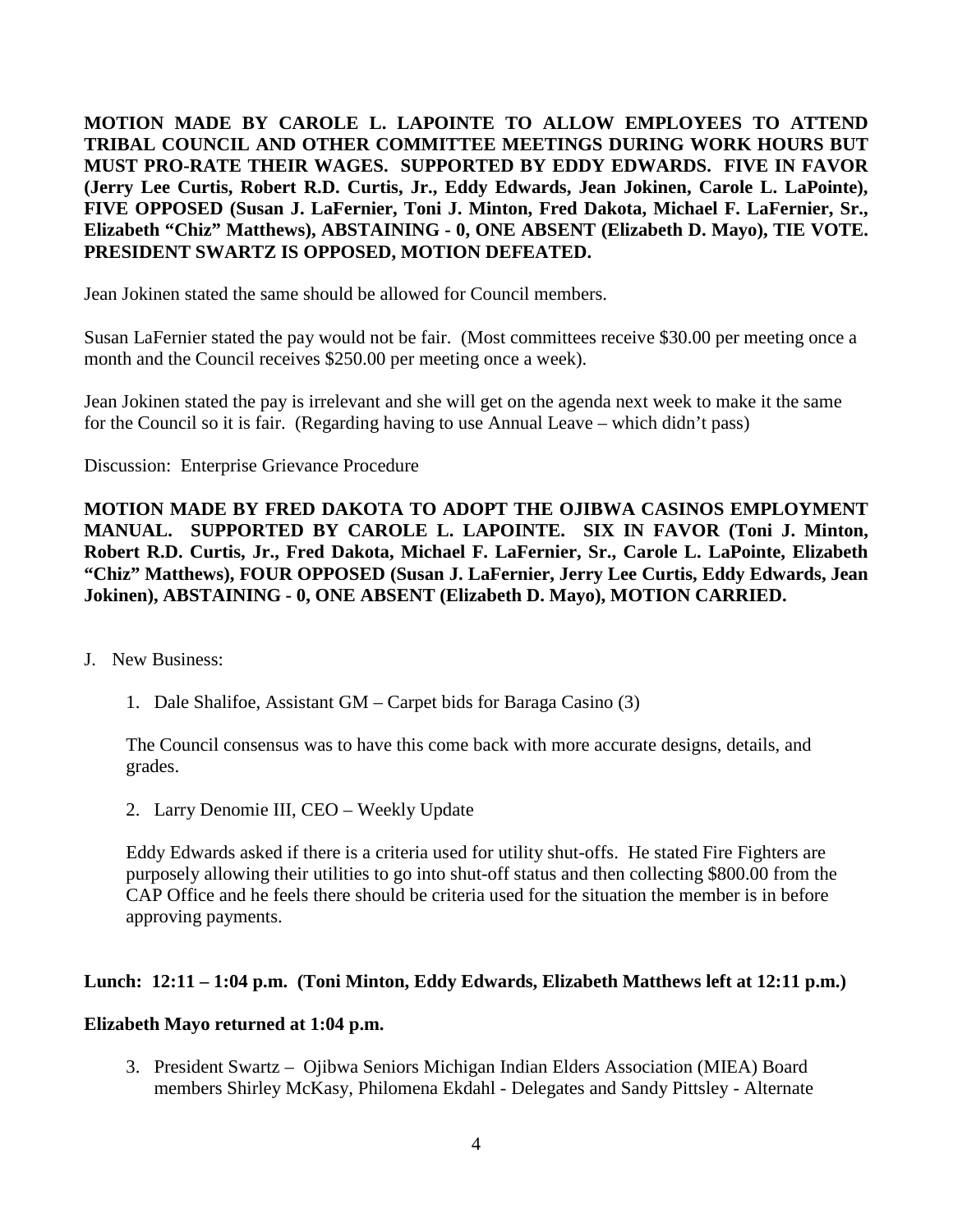**MOTION MADE BY ELIZABETH D. MAYO TO APPROVE THE MIEA DELEGATES AS SHIRLEY MCKASY AND PHILOMENA EKDAHL FOR TWO YEAR TERMS AND THE ALTERNATE AS SANDRA PITTSLEY. SUPPORTED BY MICHAEL F. LAFERNIER, SR. EIGHT IN FAVOR (Elizabeth D. Mayo, Susan J. LaFernier, Jerry Lee Curtis, Robert R.D. Curtis, Jr., Fred Dakota, Jean Jokinen, Michael F. LaFernier, Sr., Carole L. LaPointe), OPPOSED - 0, ABSTAINING - 0, THREE ABSENT (Toni J. Minton, Eddy Edwards, Elizabeth "Chiz" Matthews), MOTION CARRIED.**

- 4. Susan LaFernier
	- a) Schedule  $3<sup>rd</sup>$  Reading KBIC Tribal Code Title Five Adoptions Proposed Ordinance 2012-05 and  $3^{rd}$  Reading KBIC Tribal Code Title Six – Guardians and Conservators Proposed Ordinance 2012-06

The 3<sup>rd</sup> Readings are scheduled for October 6, 2012 at Harvey.

b) Schedule Government Appeal of Dismissal Hearing

The Hearing is scheduled for October 18, 2012.

### **Eddy Edwards returned from lunch at 1:14 p.m.**

K. Closed Session:

- 1. Ed Janisse (not present) Marketron Broadcast Solutions, LLC Software License and Service Agreement Renewal until September 2017
- 2. Eddy Edwards
	- a) Tribal Police Off-Reservation
	- b) Ojibwa Housing Authority Financials Update
	- c) Four Seasons Inn

**MOTION MADE BY MICHAEL F. LAFERNIER, SR. TO GO INTO CLOSED SESSION AT 1:15 P.M. SUPPORTED BY CAROLE L. LAPOINTE. FIVE IN FAVOR (Susan J. LaFernier, Jerry Lee Curtis, Robert R.D. Curtis, Jr., Michael F. LaFernier, Sr., Carole L. LaPointe), FOUR OPPOSED (Elizabeth D. Mayo, Fred Dakota, Eddy Edwards, Jean Jokinen), ABSTAINING - 0, TWO ABSENT (Toni J. Minton, Elizabeth "Chiz" Matthews), MOTION CARRIED.**

**Elizabeth Matthews returned from lunch at 1:16 p.m.**

**MOTION MADE BY MICHAEL F. LAFERNIER, SR. TO GO INTO OPEN SESSION AT 2:17 P.M. SUPPORTED BY FRED DAKOTA. TEN IN FAVOR (Elizabeth D. Mayo, Susan J. LaFernier, Jerry Lee Curtis, Robert R.D. Curtis, Jr., Fred Dakota, Eddy Edwards, Jean Jokinen, Michael F. LaFernier, Sr., Carole L. LaPointe, Elizabeth "Chiz" Matthews), OPPOSED - 0, ABSTAINING - 0, ONE ABSENT (Toni J. Minton), MOTION CARRIED.**